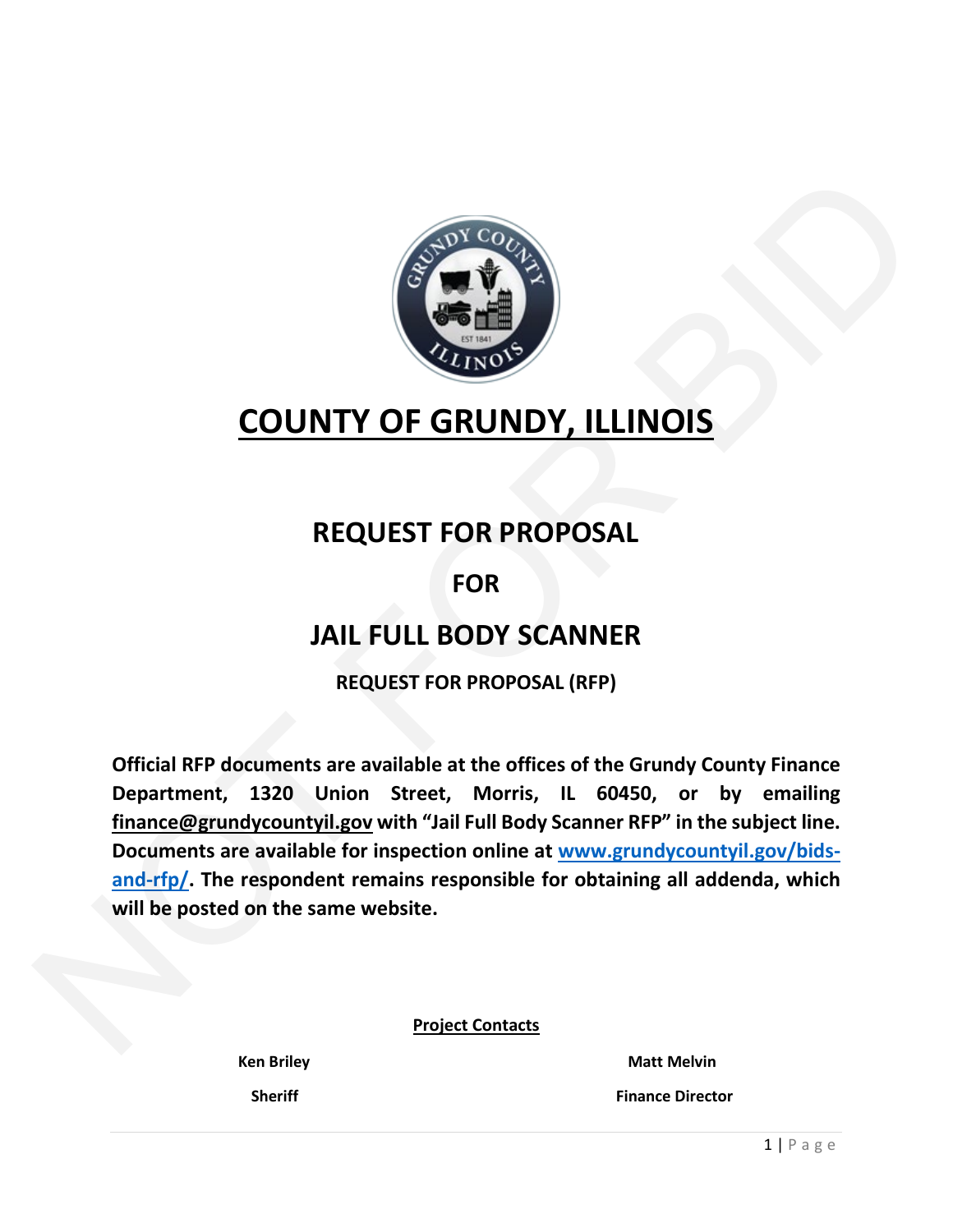#### REQUEST FOR PROPOSAL FOR THE PURCHASE AND IMPLEMENTATION OF A FULL BODY SCANNER FOR THE GRUNDY COUNTY JAIL

Sealed proposals will be received for a Grundy County Jail full body scanner. Sealed envelope must be clearly marked on the exterior "Grundy County Jail Full Body Scanner Proposal" and contain six (6) copies and one (1) original of the complete proposal. No responsibility or liability will be attached to any County official, employee or agent for the premature opening or failure to open any proposal not marked according to this instruction.

Sealed proposals will be accepted until 10:00 AM, June 1, 2022 at the Grundy County Administration Building, 1320 Union St., Morris, IL 60450. At that time, sealed proposals will be publicly opened and read aloud. Fax and electronic submissions will not be accepted.

Grundy County is requesting proposals from qualified proposers to deliver, install, upgrade, train, support and maintain the full body scanner to be housed in the jail facility. The project will be awarded to the proposer who submits the best proposal in compliance with this RFP. This RFP is being issued under the authority of the Grundy County Board. The Grundy County Sheriff, along with the Grundy County Finance Director will oversee all aspects of the selection process, subject to review and approval of the Grundy County Board. NOT FOR BID

Proposal documents are available at the offices of the Grundy County Finance Department, 1320 Union St., Morris, IL 60450, and for inspection online at www.grundycountyil.gov/proposals-andrfp/. The proposer remains responsible for obtaining all addenda, which will be posted at the same website.

A proposal bond for 5% of the total proposal will be required. Proposals may not be withdrawn or revoked for a period of 90 days after submission.

The County of Grundy reserves the right to reject any and all proposals and to waive technical errors or informalities in proposal.

Chris Balkema

County Board Chairman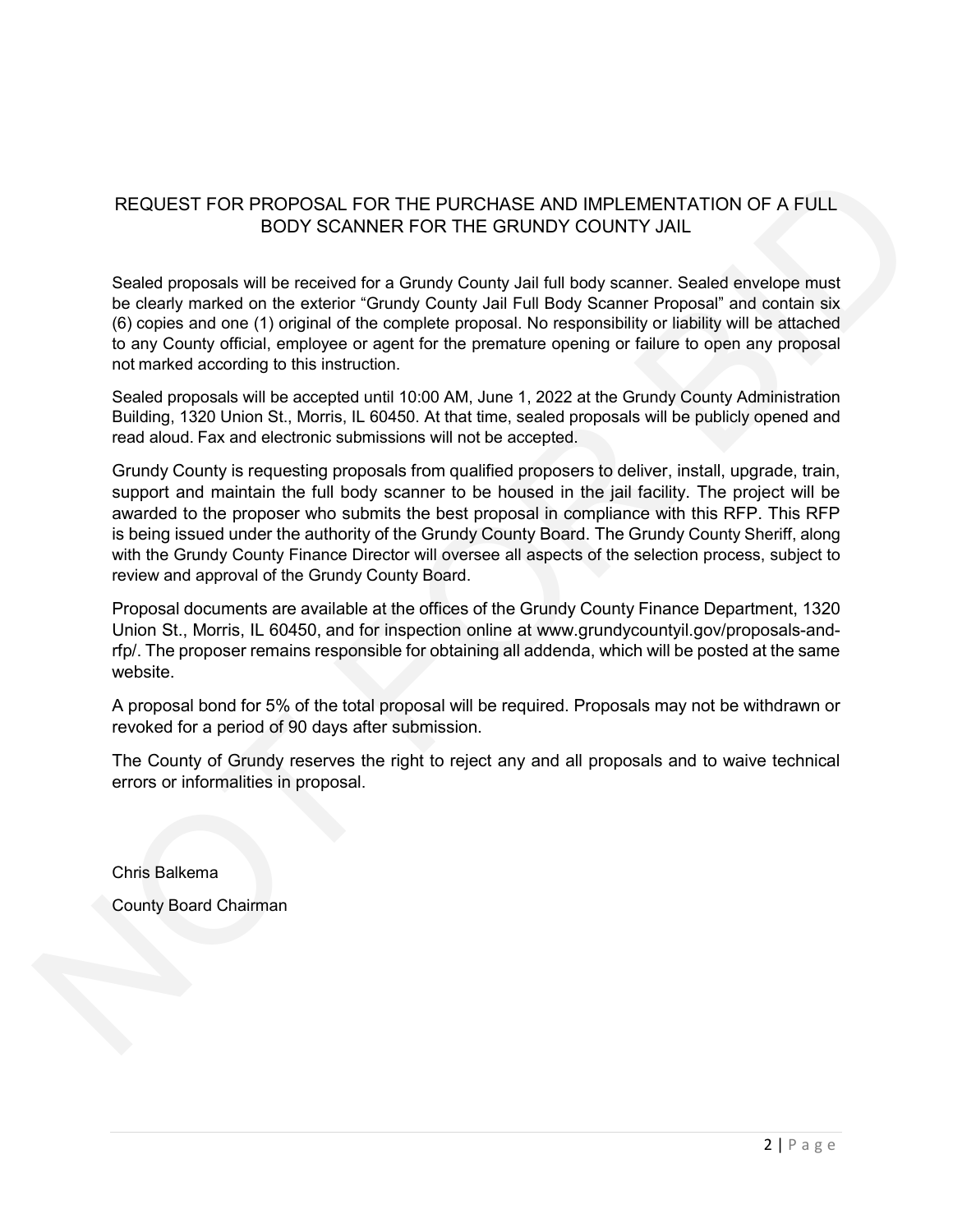## **COUNTY OF GRUNDY, ILLINOIS**

## Table of Contents

| <b>Section</b>                                       | <b>Page</b> |
|------------------------------------------------------|-------------|
| <b>General Bid Information:</b>                      |             |
| 1. Purpose                                           |             |
| Objective<br>2.                                      | 4           |
| Definitions<br>3.                                    |             |
| <b>Scope of Work &amp; Services to Be Performed:</b> |             |
| 4. System Requirements                               | 5           |
| <b>Product Specifications</b><br>5.                  | $6 - 7$     |
| <b>RFP Timetable</b><br>6.                           | 7           |
| Minimum Insurance Requirements<br>7.                 | 8           |
| <b>RFP Submission &amp; Review:</b>                  |             |
| 8. Submittal Requirements                            | $9 - 10$    |
| 9. Submission of Proposal                            | 10          |
| 10. Evaluation of Proposal                           | 11          |
| <b>General Terms &amp; Conditions:</b>               |             |
| 11. Hold Harmless                                    | 11          |
| 12. Dispute Resolution                               | 12          |
| 13. Clarification, Exceptions, and Addenda           | 12          |
| 14. Applications for Payment                         | 12          |
| 15. Compliance with Laws                             | 12          |
| 16. Severability                                     | 12          |
| <b>Confirmation of Receipt of Addenda</b>            | 13          |
|                                                      |             |
|                                                      |             |
|                                                      |             |
|                                                      |             |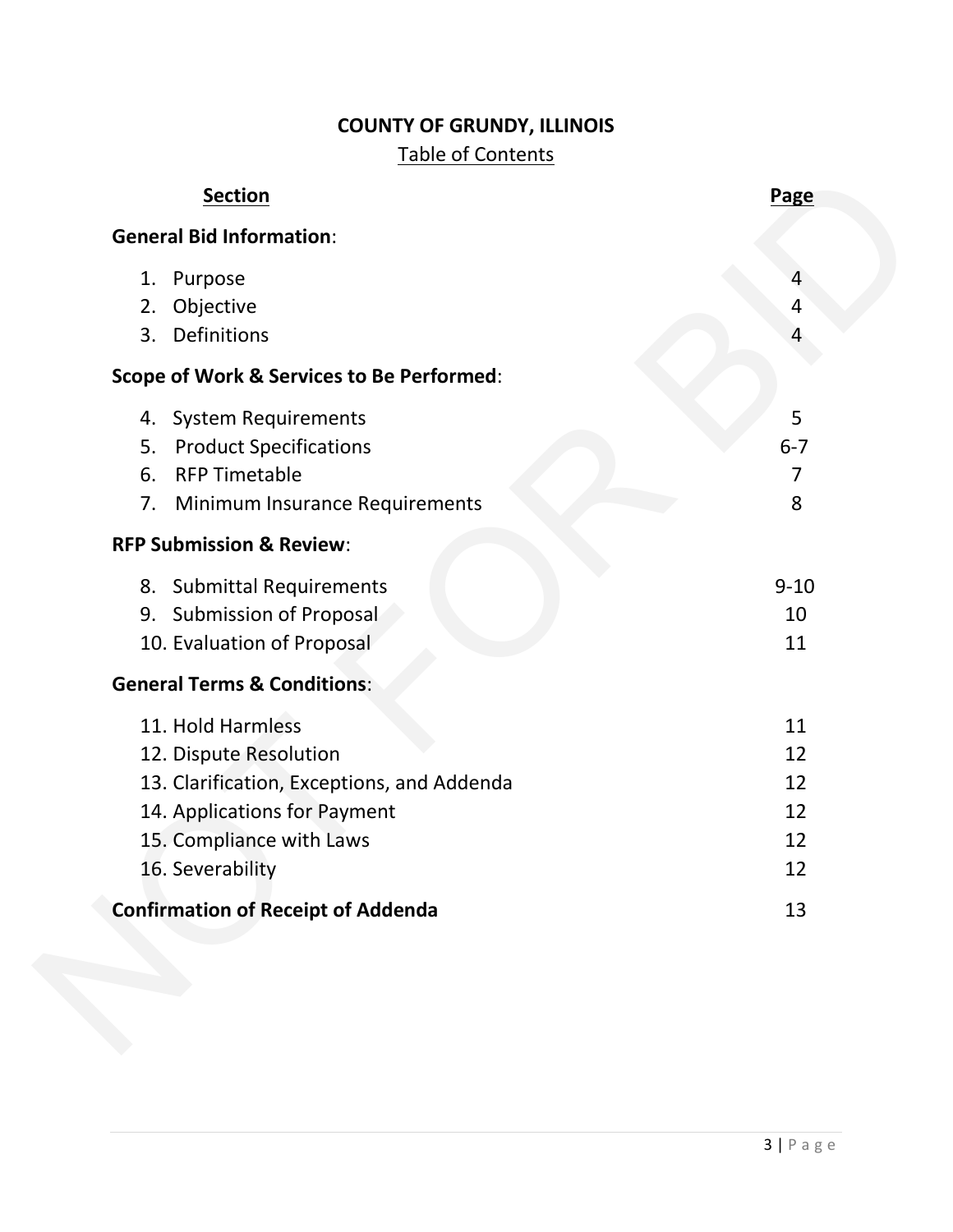## **COUNTY OF GRUNDY, ILLINOIS RFP Specifications Jail Full Body Scanner**

#### **General Bid Information:**

#### **1. Purpose**

The Grundy County Sheriff's Office is seeking to acquire a new full body scanner for security purposes with all necessary and relative equipment, support, and services from a qualified vendor. The vendor shall deliver the scanner to the Grundy County Jail, located at 111 E. Washington Street, Morris, IL 60450.

The intent of the Request for Proposal is to obtain product and service information from qualified and experienced firms within this field. The submittal of proposals will be designed as to demonstrate the competencies of the firm to best fulfill the services outlined within the scope of work, to bring the best value to the county. Jail Full Body Scanner<br>
Friff's Office is seeking to acquire a new full body scanner for security<br>
ssary and relative equipment, support, and services from a qualified<br>
rall deliver the scanner to the Grundy County Jail, l

The firm selected will demonstrate the ability to offer the best combination of service and value deemed appropriate in the appraisal.

#### **2. Objective**

The Grundy County Sheriff's Office desires to add a new state of the art full body scanner system. The County and the successful vendor are expected to enter a contract to install, upgrade, train, support and maintain the full body scanner.

#### **3. Definitions**

- "County" refers to, and may be listed as, Grundy County, the Grundy County Sheriff's Office and /or the Grundy County Jail.
- "Respondent" refers to any company or contractor submitting a proposal. They may also be referred to as vendor or bidder.
- "Contractor" is defined as the individual or company whose proposal has been accepted by Grundy County and is awarded a fully executed, written contract.
- A "Request for Proposal (RFP)" is a formal procurement document in which a service or need is identified but no specified method to achieve it has yet been determined. The purpose of an RFP is to permit the respondent to suggest various approaches to meet the need at a given price. 3. Definitions<br>
• "County" refers to, and may be<br>
and /or the Grundy County Jail.<br>
• "Respondent" refers to any cor<br>
referred to as vendor or bidder.<br>
• "Contractor" is defined as the i<br>
Grundy County and is awarded<br>
• A "
	- "Proposal" means a formal offer submitted in response to this solicitation.
	- "Full Body Scanner" refers to an X-Ray machine capable of scanning individuals with the intention of detecting any contraband hidden on or inside his/her body. For the purpose of this RFP, it may also simply be referred to as a "scanner".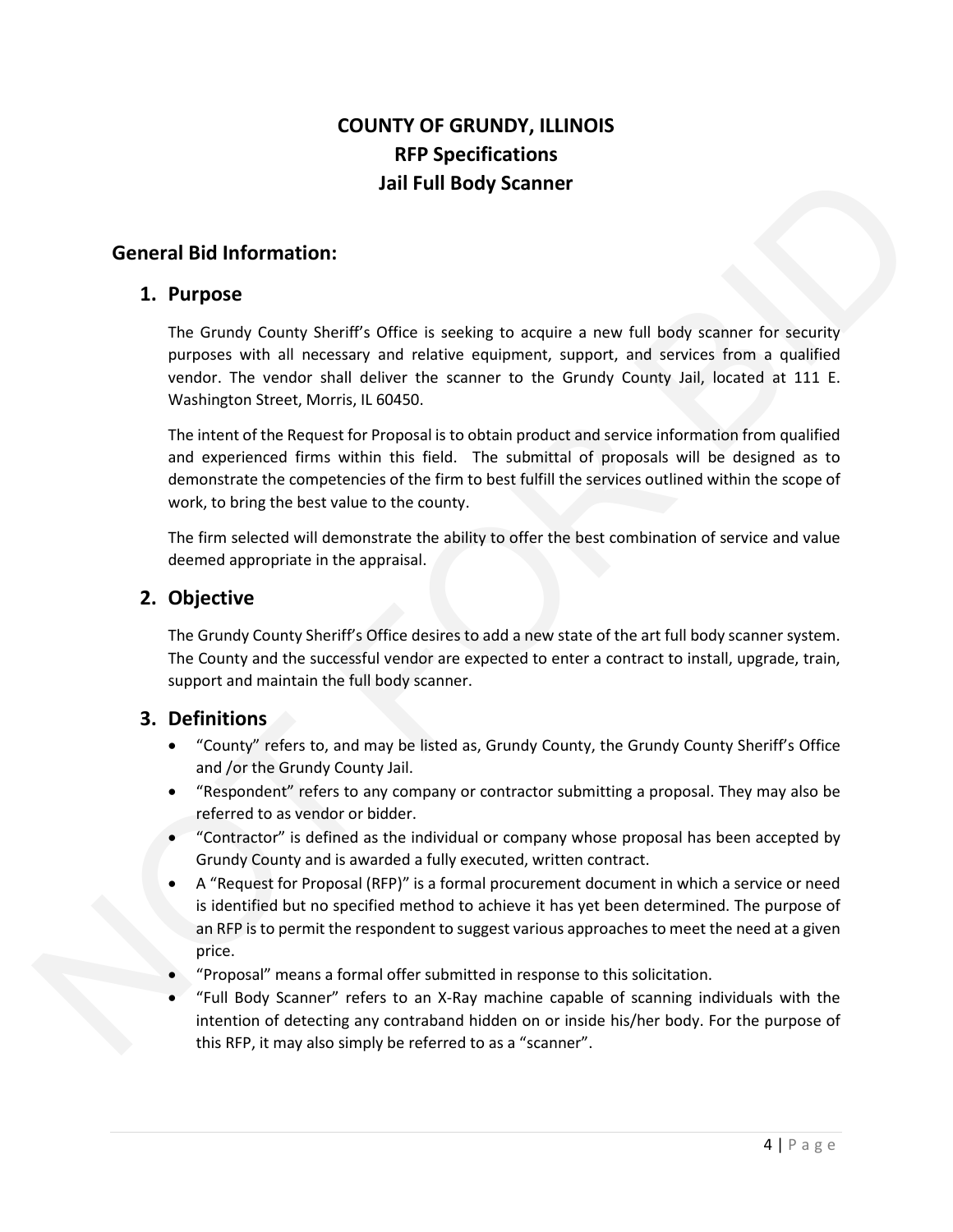## **Scope of Work and Services to be Performed:**

#### **4. System Requirements**

- 1. All Equipment contracted as part of the RFP process shall be in new condition and inspected upon delivery to the Grundy County Jail. All equipment will be ensured to be of the upmost highest condition upon pre-installation, installation, and post-installation. Previously used scanners, or those used as "demo" models will not be acceptable ••• Josepher Land (and the RFP process shall be in new condition and inspected<br>space in redspace to the Condition space of the RFP process shall be in energy of the Government of the Schwarzel to the difference of the Schw
	- 2. Vendor will ensure that all equipment will be delivered within the building at cost of vendor including shipping and unloading of pertinent equipment and materials. All costs incurred in transporting, installing, and training during the process will be quoted within the response.
	- 3. Details of required spatial areas required for proper usage of equipment will be included within the response.
	- 4. All work on equipment installation and equipment training shall be in direct correlations with the needs of the Grundy County Jail. All equipment installation as well as equipment training shall follow proper processes as to ensure compliance with all Local, State, and Federal rules and regulations.
	- 5. All equipment will be held to the highest standards outlined by the FDA and ISO Regulations.
	- 6. Vendor to guarantee and warranty all parts and equipment under this contract against defects for a minimum period of one year from installation date.
	- 7. Vendor to provide inspections and maintenance for all the provided equipment while under warranty or maintenance agreement.
	- 8. Vendor will ensure that adequate training on equipment operation will be included as part of the ordering and installation process for all members of the Grundy County Sheriff's Office on an as needed basis.
	- 9. Vendor to provide complimentary inspections and maintenance on an as needed basis on all contracted equipment while under the warranty and maintenance agreement.
	- 10. Vendor to perform all available software updates for equipment purchased while under warranty or maintenance agreement.
	- 11. Vendor to advise Grundy County Sheriff's Office of hardware or featured upgrades available and provide them at a discounted rate off list price.
	- 12. Vendor to ensure that all training, warranty, operation, maintenance, and preventative maintenance charts shall be submitted in a clear organized manual for reference after completion of contract.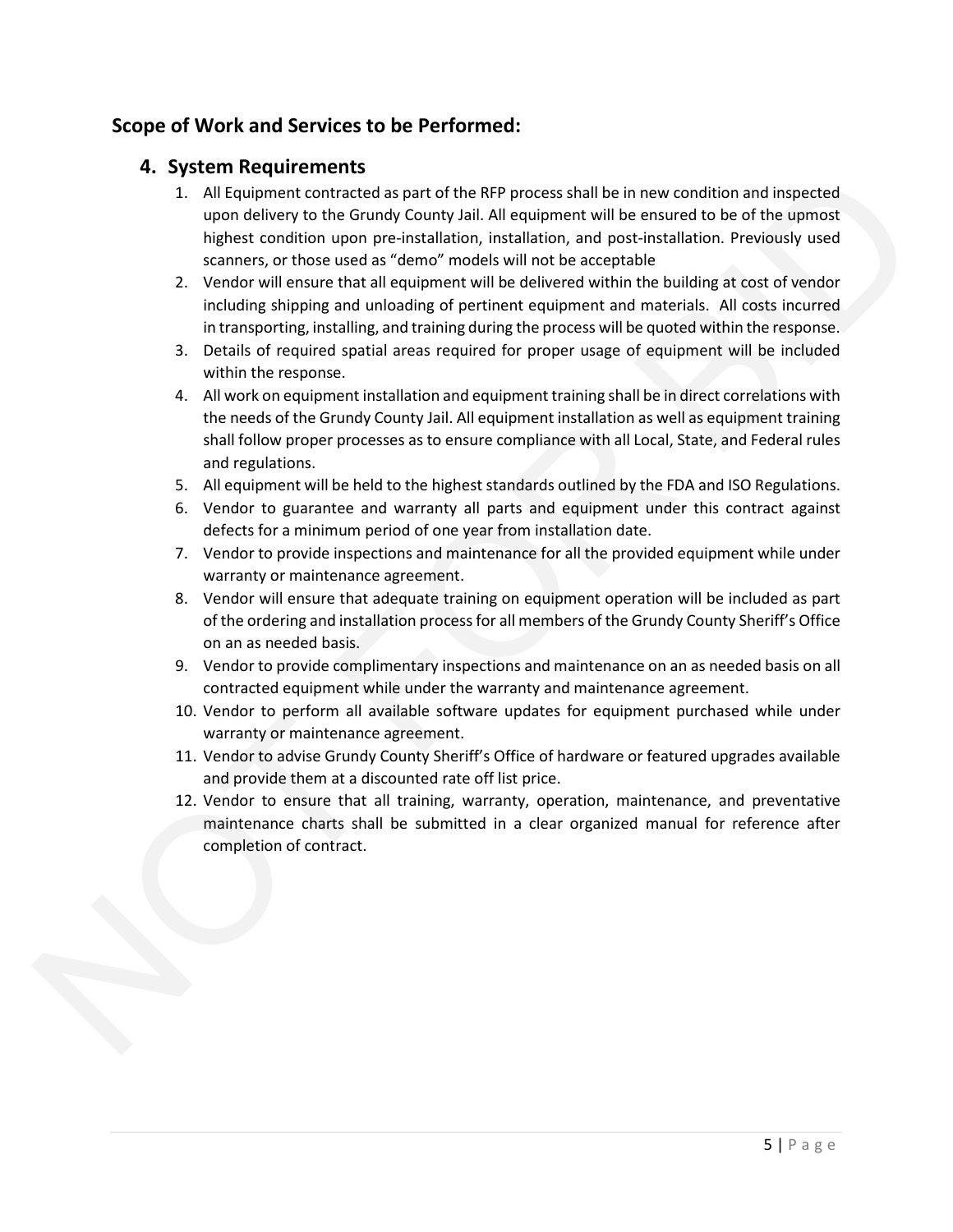## **Scope of Work and Services to be Performed (Continued):**

## **5. Project Specifications**

- 1. The scanner must fit into an area no larger than 72 inches long by 34 inches deep, with a height no larger than 90 inches when assembled. The room that will house the scanner has a 36-inch door and a 92-inch ceiling, so the scanner must be able to accommodate these dimensions as well. If the scanner's radiation exclusion zone (aka footprint) extends beyond 2 feet from this area, it must be noted by the bidder and may be cause for disqualification. 1. The scanse must fix into a area to larger than 22 inches lowely 34 inches sects, with a height no larger than 20 incidents assombled. The coor that will house the scanse of the scanse of the scanse of the scanse of the
	- 2. Image detectors must detect both metallic and nonmetallic threats to include; cell phones, drugs, weapons and other contrabands.
	- 3. An operator workstation providing for imaging on a touchscreen monitor
	- 4. The scanner must be a self-calibrating system that does not require a technician to be dispatched should the system lose power unexpectedly.
	- 5. Stationary scanning preferred, due to space limitations and situational circumstances of individuals.
	- 6. Ability of equipment to be anchored appropriately without further drilling of floor or foundation.
	- 7. Preferred ability to utilize 110v, 15amp outlet. Vendor must disclose if dedicated power must be installed for usage prior to contracting.
	- 8. Local storage of at least 800,000 images.
	- 9. Use low dose ionizing radiation transmission technology as the primary mode of detection.
	- 10. Image manipulation must have multiple selections/styles that allow the Sheriff's Office to choose the level of definition of the image being taken.
	- 11. The system/software shall have the ability to be configured to allow operators, supervisors, and administrators different levels of access appropriate to their position.
	- 12. System/software shall have the ability to allow administrators to generate usage reports detailing statistics for detection from both the operator and any automatic detection software.
	- 13. System must allow security logins for multiple users to operate the scanner
	- 14. Scanners must meet or exceed American National Standards Institute.
	- 15. System must have an automated emergency shut off should the x-ray protections fail.
	- 16. Load capacity of up to 500 pounds
	- 17. System must offer remote diagnostic capability
	- 18. Scan time must not exceed eight seconds
	- 19. Visual indicator when scan is in use, along with notification device if subject is out of position.
	- 20. Ability to detect items concealed in clothing, hair, or shoes as well as the body
	- 21. System must track the number of scans an inmate has received, and it must alert the operator if an inmate exceeds the number of acceptable scans or dosage limits.
	- 19. System must have the ability to print scanned images as well as save them to a database. Saved images must be able to be recalled so they can be compared to other images of that individual taken at a different time
	- 20. System shall have the ability to maintain a scan history of individual inmates, and the Sheriff's Office should be able to generate reports of the scanning history of inmates pertaining to the daily operations of the scanner.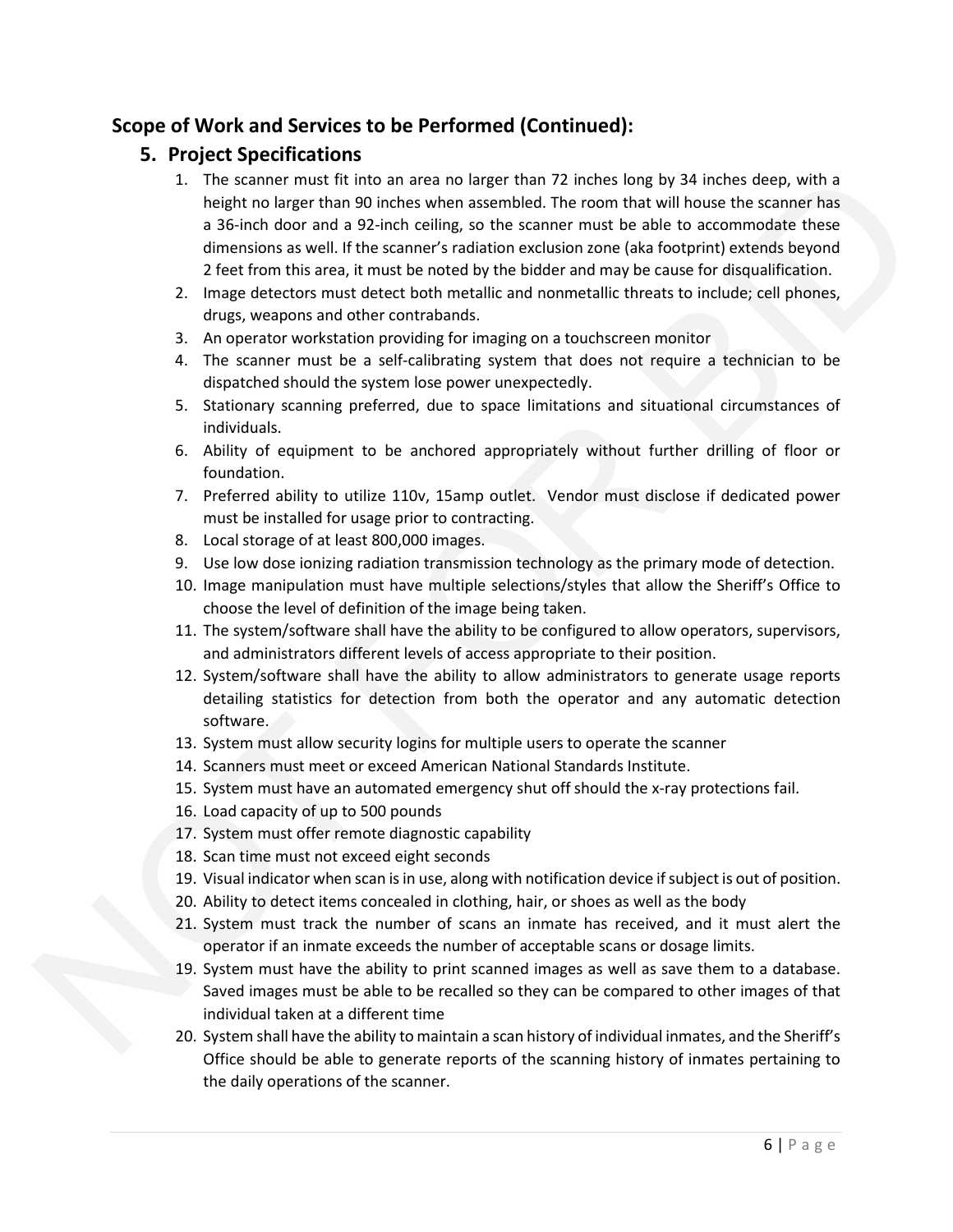## **Scope of Work and Services to be Performed (Continued):**

## **5. Project Specifications (Continued)**

- 21. Scanner must take a photograph of the subject to be saved with their scanned image for evidentiary purposes.
- 22. System must be able to withstand being used 24 hours per day, seven days per week.
- 23. System shall be an open-frame design, allowing for an unobstructed line of site of the individual being scanned at all times.
- 24. It is preferable that the system not have a moving platform of any kind, both for the safety of the inmate as well as for the ease of obtaining a quality image. If the system does have a moving platform, it must have a smooth transportation system from start to finish.

### **6. RFP Timetable:**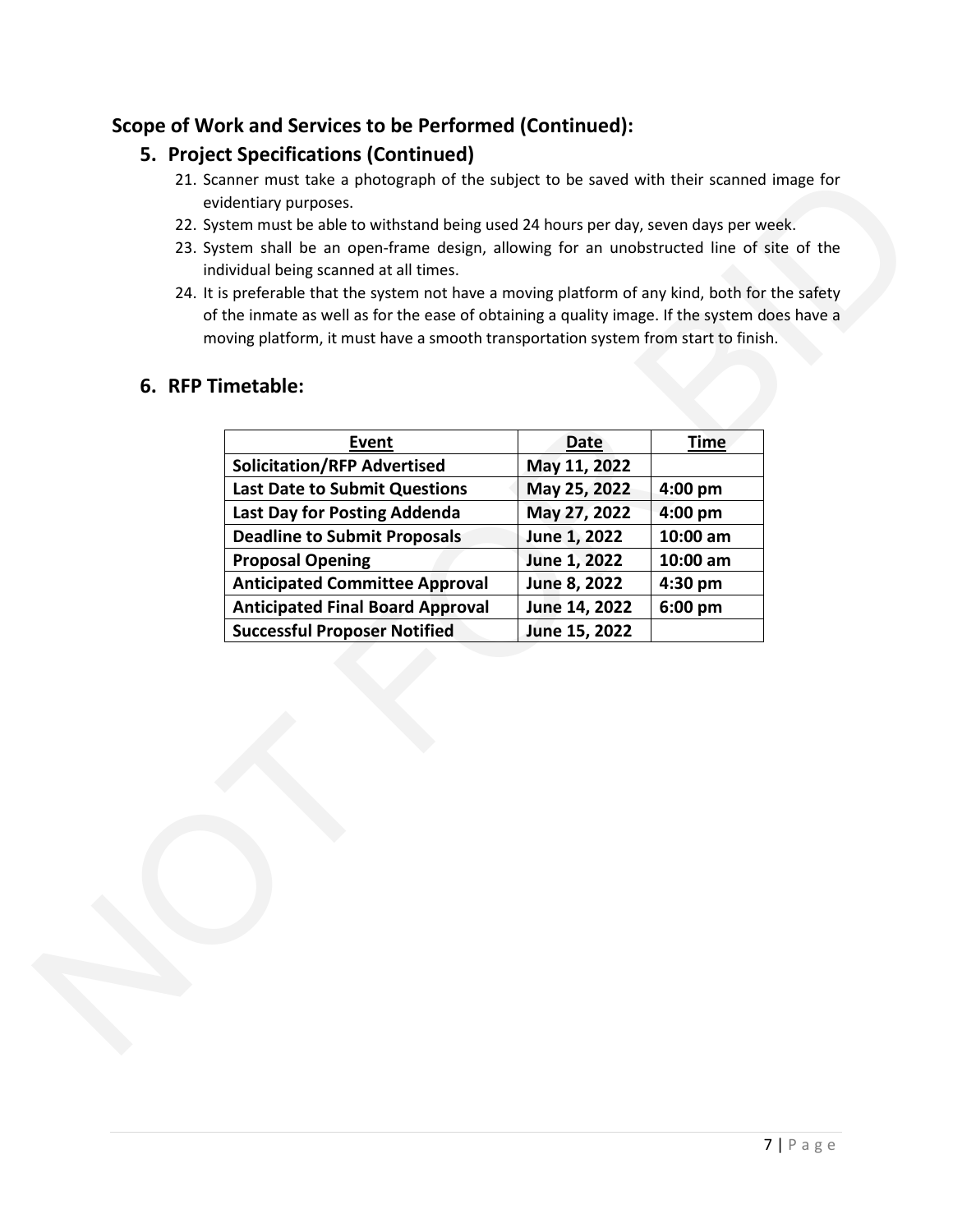## **Scope of Work and Services to be Performed (Continued):**

### **7. Minimum Insurance Requirements:**

| At all times during the term of the Contract, the Respondent and its independent<br>contractors shall maintain, at their sole expense, insurance coverage for the Respondent,<br>its employees, officers and independent contractors, as follows:                                                                                                        |                                                                                                        |
|----------------------------------------------------------------------------------------------------------------------------------------------------------------------------------------------------------------------------------------------------------------------------------------------------------------------------------------------------------|--------------------------------------------------------------------------------------------------------|
| General Liability Insurance:                                                                                                                                                                                                                                                                                                                             | \$1,000,000 Per Occurrence<br>\$1,000,000 General Aggregate                                            |
|                                                                                                                                                                                                                                                                                                                                                          | \$1,000,000 Completed Ops. Aggregate                                                                   |
| <b>Commercial Auto Insurance:</b>                                                                                                                                                                                                                                                                                                                        | \$1,000,000 Per Occurrence                                                                             |
| <b>Workers' Compensation Insurance:</b>                                                                                                                                                                                                                                                                                                                  | \$1,000,000 Each accident<br>\$1,000,000 Policy Aggregate Disease<br>\$1,000,000 Each Employee Disease |
| <b>Medical Malpractice:</b>                                                                                                                                                                                                                                                                                                                              | \$1,000,000                                                                                            |
| The County of Grundy shall receive certified copies of all certificates of insurance. Insurance<br>certificates shall also reference this project name. The insurance carrier is required to notify<br>the County of termination of any or all of these coverages prior to the completion of any<br>contract, at least 30 days prior to the expirations. |                                                                                                        |
| ٠                                                                                                                                                                                                                                                                                                                                                        | Minimum Ins. Company rating that will be accepted as rated by A.M. Best Co. is A.                      |
| п                                                                                                                                                                                                                                                                                                                                                        | Limits of insurance are to meet any applicable local, state or federal guidelines.                     |
| Limit and conditions are subject to change at any time.                                                                                                                                                                                                                                                                                                  |                                                                                                        |

- **Minimum Ins. Company rating that will be accepted as rated by A.M. Best Co. is A.**
- **E** Limits of insurance are to meet any applicable local, state or federal guidelines.
- Limit and conditions are subject to change at any time.
- **Contractor & subcontractors waive subrogation on workers compensation**
- Please have insurance agent or carrier furnish a certificate of insurance and applicable endorsements evidencing current policy dates fulfilling these requirements. ■ Limit and conditions are<br>
■ Contractor & subcontractor<br>
Please have insurance<br>
applicable endorsemer<br>
requirements.<br>
■ Certificates of Insurance<br>
Department or the Grimonic Morris, IL 60450<br>
<u>Grundy County reserves the </u>
	- Certificates of Insurance may be mailed or faxed to applicable County Department or the Grundy County Finance Department, 1320 Union Street, Morris, IL 60450

Grundy County reserves the right to change the above-mentioned requirements when awarding large projects.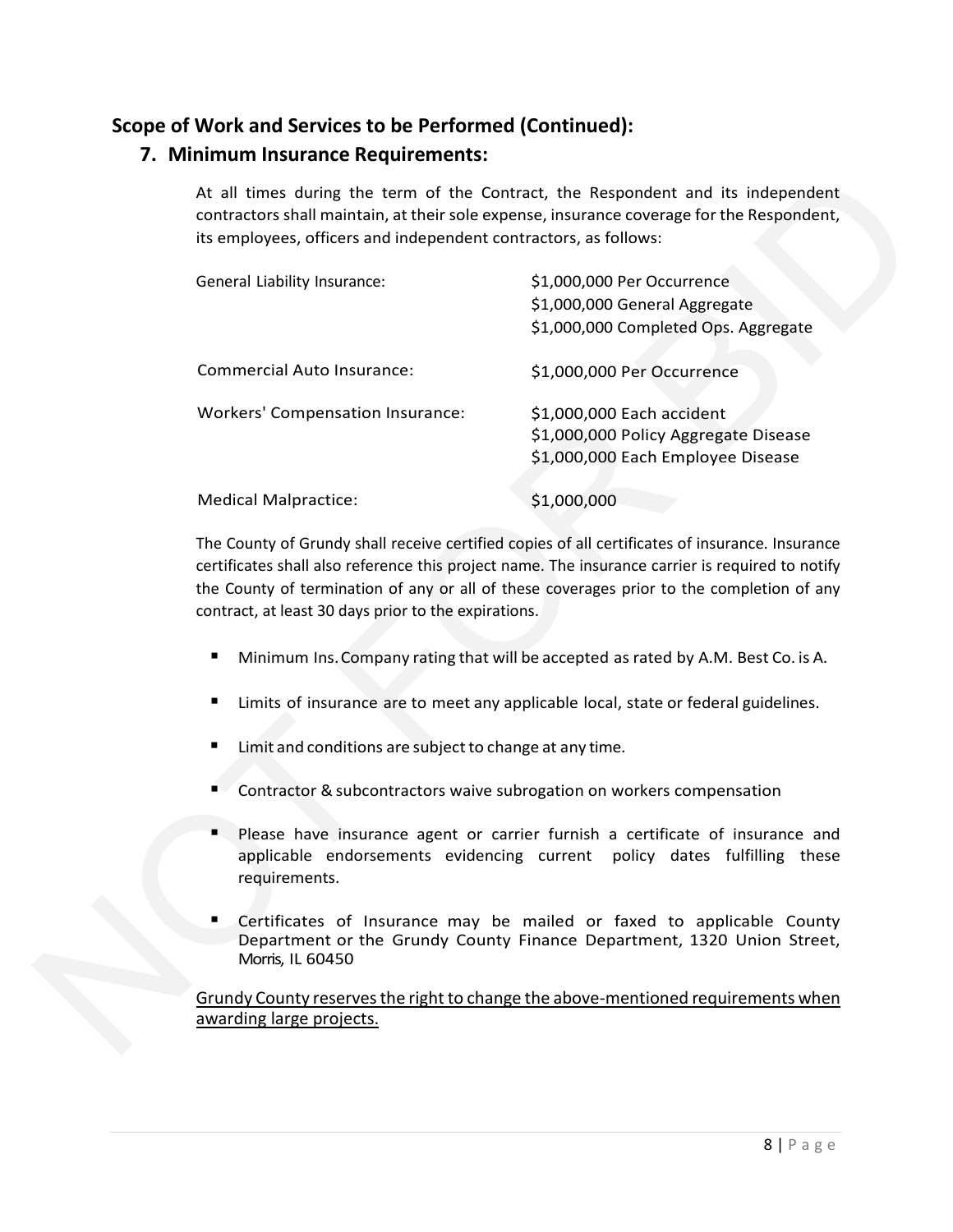#### **RFP Submission & Review:**

#### **8. Submittal Requirements**

#### **a. Overview of Business**

The respondent should provide a brief outline of the Vendor's experience along with pertinent business details. The respondent shall list their business entity's legal name, address, and phone number.

#### **b. Background & Experience**

The respondent must demonstrate that they have the technical expertise, facilities, capabilities, and financial resources necessary to perform the work in a formal cover letter.

#### **c. Project Management Team**

The bidder shall identify the key individual(s) who will be assigned to work with Grundy County to complete the stated scope. Bidder must list each individual's full legal name, qualifications, and email address and/or telephone number.

#### **d. Client Reference List**

- The respondent must provide the Sheriff's Office with the name of at least three jails and/or prisons in which their services are currently being used. The respondent will include contact information from the jail administrator, Sheriff, or designee with whom they work with at each facility.
- Respondents will provide proof of any license(s), certifications/classifications, and certificate of insurance in their proposal. This must include proof that the contractor is licensed to work in the State of Illinois.
- The respondent must state that, if selected, they will deliver and install a full body security scanner and services which incorporates the specifications as stated in the RFP.
- The respondent will be required to assume prime vendor responsibility for the contract and will be the sole/primary point of contact regarding installation, maintenance, training and software implementation. The selected vendor will be required to assume responsibility for all services obtained under contracts resulting from this RFP.
- Respondents are cautioned to limit or avoid, if possible, proprietary trade secret information within the proposal. If the vendor deems it necessary to include such information in order to adequately respond to technical requirements, the vendor shall note the section as such and provide the information in a separate sealed envelope. Under no circumstances shall a respondent's entire proposal, rates, or offers be labeled as proprietary or confidential. **CONTRACT INTERFERITE CONSULTER CONSULTER CONSULTER CONSULTER (SURFACT INTERFERIT CONSULTER CONSULTER CONSULTER CONSULTER (SURFACT INTERFERIT CONSULTER CONSULTER CONSULTER CONSULTER CONSULTER CONSULTER CONSULTER CONSULTER** 
	- Respondents must supply a list of any violations or fines by any state within the last 36 months relating to their full body scanner and/or its supporting software/hardware. Any such violations may be cause for disqualification.
	- If the respondent is unable to meet a listed requirement of the RFP, that respondent shall note that. If the respondent has an alternate solution to the listed requirement, it should be listed so the Grundy County Sheriff's Office can take that into consideration.
	- Respondents must include a detailed implementation timeline with an estimated duration of the project from pre-installation to project completion.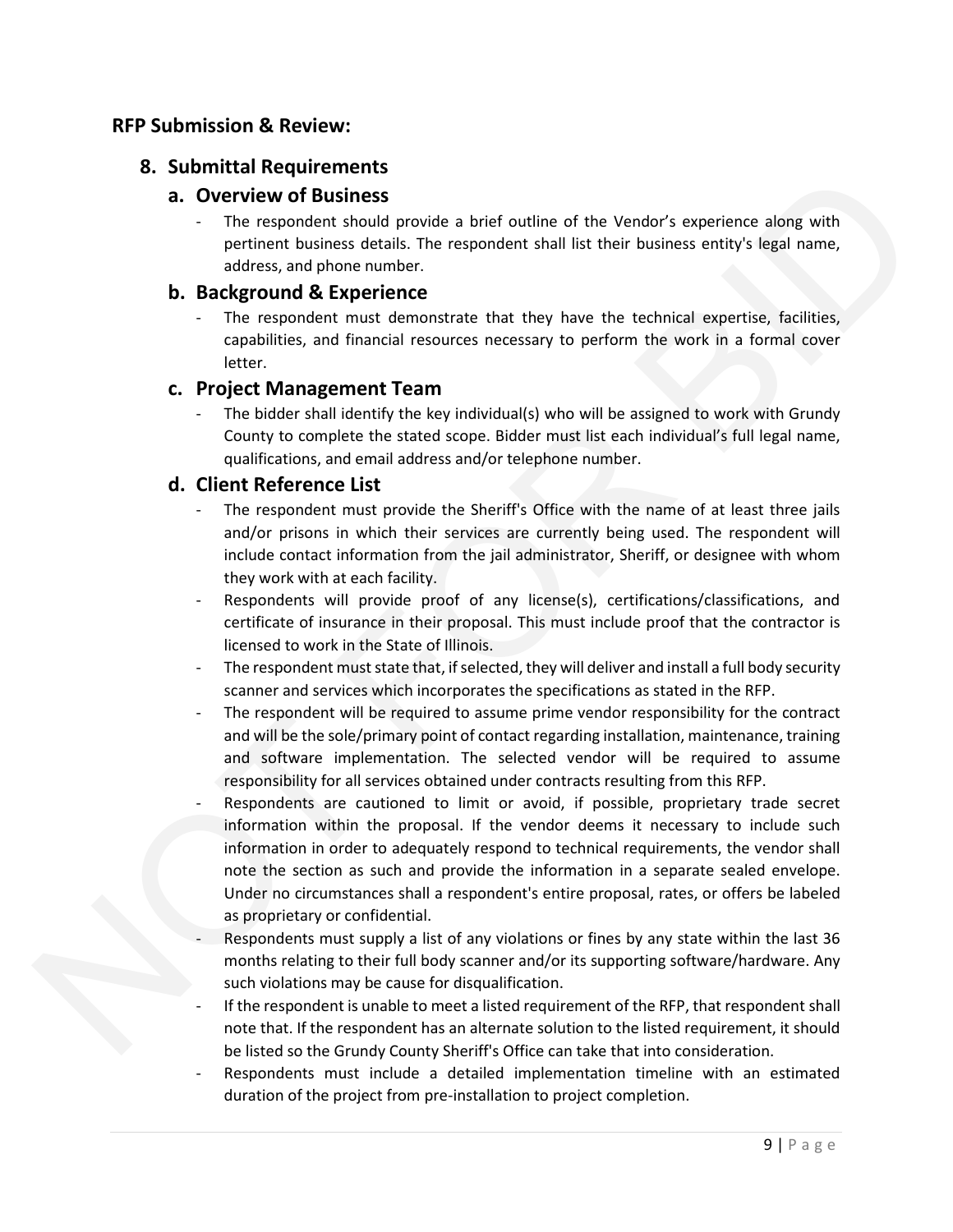## **RFP Submission & Review (Continued):**

## **8. Submittal Requirements (Continued)**

## **a. Time/Cost Estimate**

The respondent must clearly state the cost of their body scanner. Any upgrades, options or additional equipment that will benefit the overall operational capacity shall be listed separate from the base cost of the scanner, and an explanation of each upgrade/option must be thoroughly explained as to show the benefit of use. Pricing must a detailed, itemized breakdown of all expected costs and should include all labor, parts, equipment, supplies, licenses, shipping, delivery, installation, training, and travel expenses.

## **b. Acknowledgement of Receipt of Addenda and Statement of Non-Collusion (as applicable)**

### **9. Submission of Proposal**

Proposals should provide clear, detailed, descriptions of the vendor's ability to successfully complete the requirements of this RFP. All proposals must be submitted under sealed cover and sent by the dates and times stated on the RFP Timetable. Respondents should submit six (6) identical copies and one original of a thoughtful, clear and well-organized proposal package. Each packet shall include the information required in the Submittal Requirements on the previous page. Expenses incurred by the respondents in replying to the RFP or in making any appearance prior to vendor selection are at the respondents' own expense and risk. on continue in required matrices are the state of the body scanner. Any upgrades, options or<br>
The (Cost Estimate<br>
The respondent must clearly state the cost of their body scanner. Any upgrades, options or<br>
additional exam

**Completed bid packages shall be submitted to and received by:**

**Alec Macdonald**

**Grundy County Purchasing Manger**

**1320 Union St., Morris, IL 60450**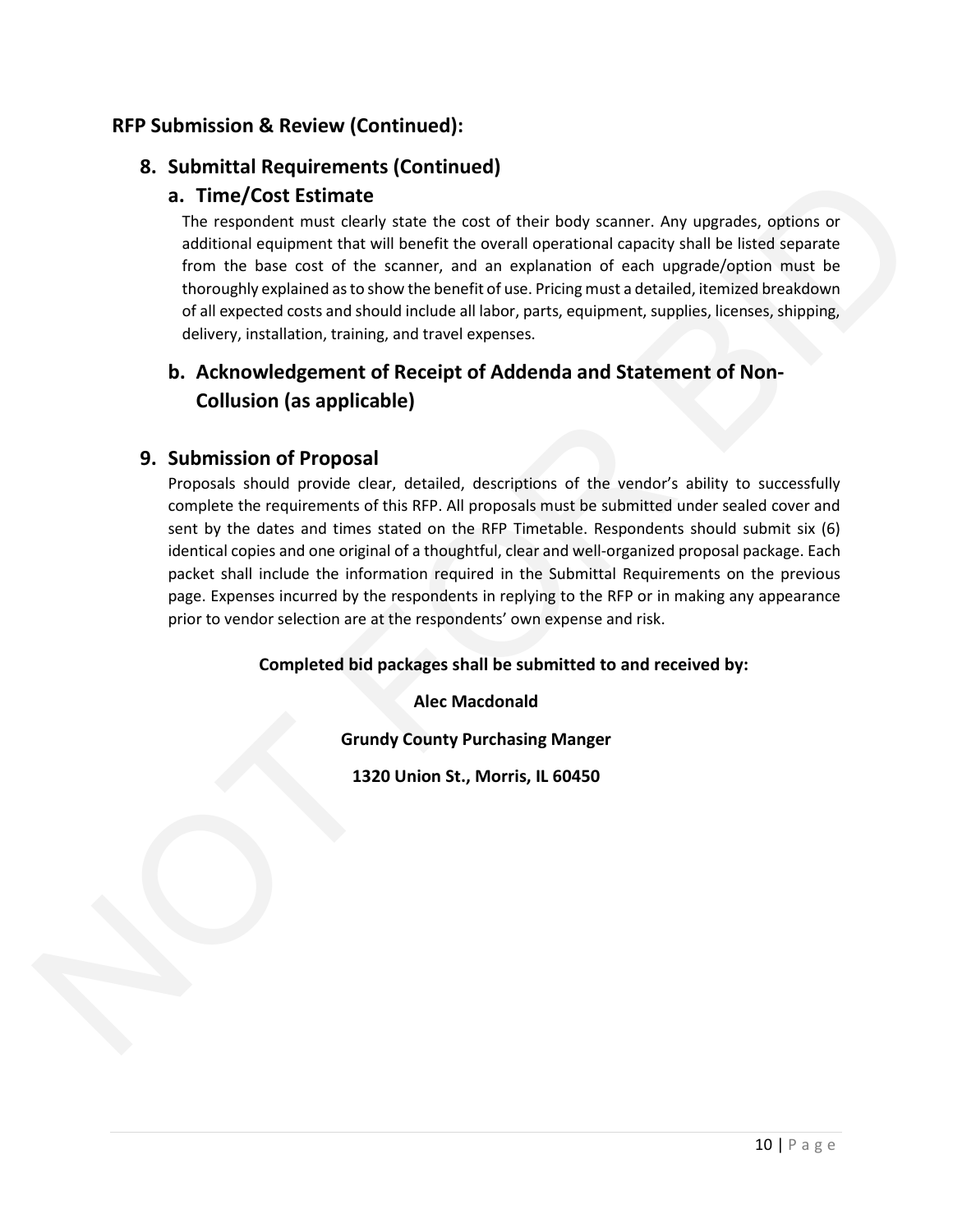## **RFP Submission & Review (Continued):**

#### **10.Evaluation of Proposals**

Evaluation of proposals will be conducted by members of the Sheriff's Office Administrative and Jail staff. In reviewing and evaluating the proposals, the team will consider the following factors:

- 1. Conformance to the requirements of this solicitation
- 2. Qualifications and experience of the vendor
- 3. Overall body scanner product
- 4. Cost of the scanner itself as well as any ancillary costs, upgrades, extended warranties, service agreements, etc.
- 5. References

This RFP does not commit Grundy County to award a contract, to pay costs incurred in the preparation of a proposal in response to this request, or to procure or contract for services or supplies.

The contract will be awarded based on the totality of the factors listed in the proposal. Considerable weight will be given to the references listed by each vendor as well as factors such as "user friendliness" of the scan and any other technical advantages proposed by the vendor.

Grundy County reserves the right to reject any and all proposals, to waive formalities, informalities, or irregularities contained in said proposal and to award a contract for items herein if it is deemed to be in the best interest of Grundy County to do so. While the lowest price is obviously an important factor in selecting a vendor, the Grundy County Sheriff's Office will choose the scanner that best fits our needs. Additionally, Grundy County reserves the right to negotiate optional items and/or services with the successful vendor.

#### **General Terms and Conditions:**

#### **11. Hold Harmless**

Vendor agrees to indemnify, save and defend the County of Grundy, their agents, servants, and employees, and hold them harmless from any and all lawsuits, claims, demands, liabilities, and expenses, including court costs and attorney's fees, for or on account of any injury to any person, or any death at any time resulting from such injury, or any damage to property, which may arise or which may be alleged to have arisen out of or in connection with the work covered by this contract. The foregoing indemnity shall apply except is such injury, death, or damage is caused directly by the willful and wanton conduct of the County of Grundy, their agents, servants, or employees or any other person indemnified here under any Waivers of Subrogation endorsements. Contained to the meaning of the sheet of the Sheriff's Office Administrative and<br>
In contained of proposals will be conducted by members of the Sheriff's Office Administrative and<br>
Jali staff, in reviewing and evaluating t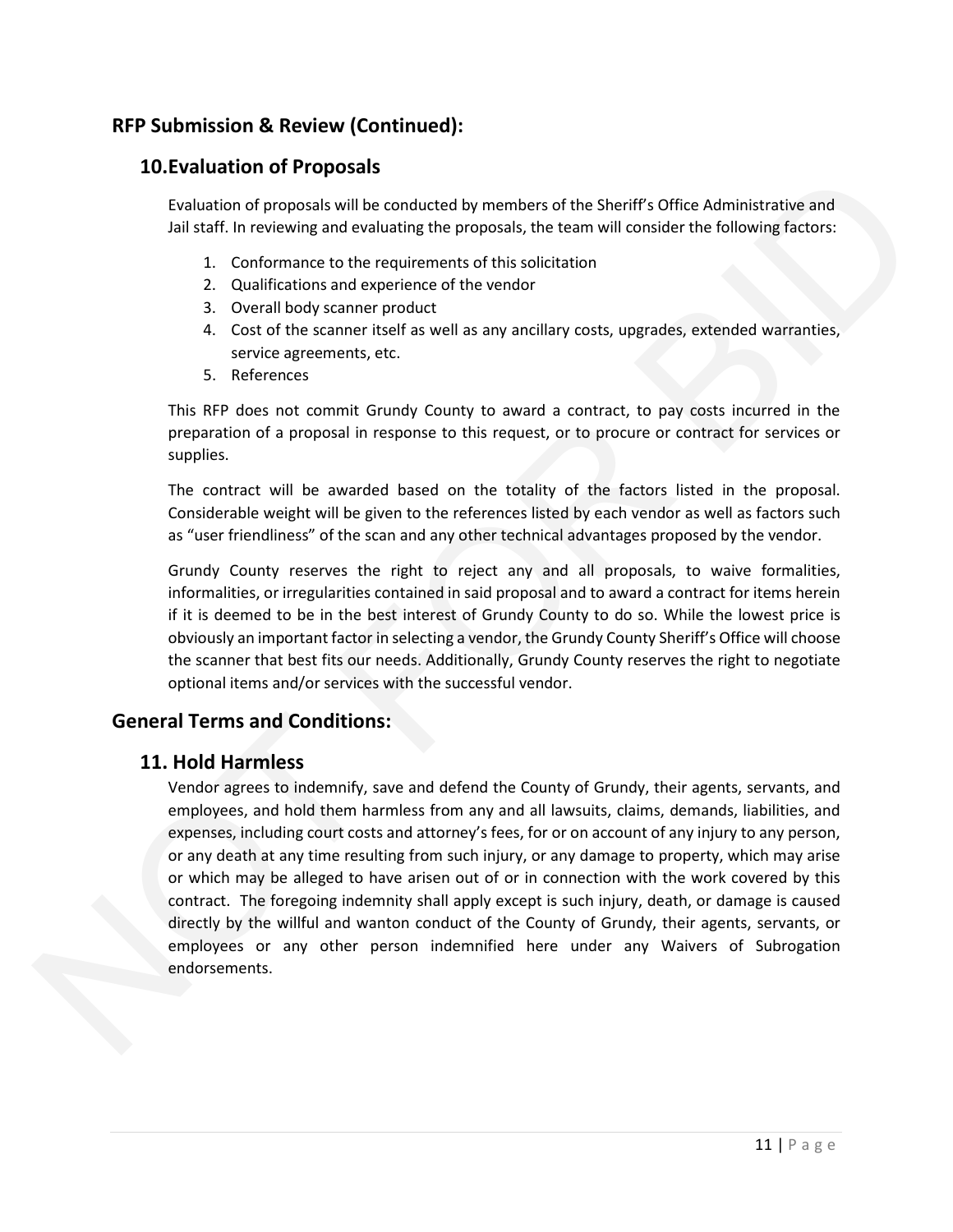## **General Terms and Conditions (Continued):**

## **12. Dispute Resolution**

In the event a dispute arises relative to any matter included in the terms or performance of this agreement, the parties shall first require their authorized representatives to meet in good faith negotiations to resolve the issues in conflict. If the Parties are unable to settle the existing differences, then any and all court proceedings shall be held in the Circuit Courts of Grundy County in Morris, Illinois and the 13th Illinois Judicial District. In the event Grundy County is a litigant in proceedings relative to this agreement and prevails, the losing party shall pay all of the attorney's fees and costs incurred by the County.

### **13. Clarification, Exceptions, and Addenda**

Any and all exceptions to the specifications must be identified and fully explained in the submitted proposal documents. All questions should be submitted to **finance@grundycountyil.gov** with "Jail Full Body Scanner" in the subject line. All questions must be submitted priorto the deadline noted in Section 5 of this RFP. Any addenda to this proposal will be issued in writing and posted on the Grundy County website. No oral statements, explanations, or commitments shall be provided or binding upon the county. No addenda will be issued later than the date listed in Section 5 of this RFP. After reviewing the proposal documents, Grundy County may develop a list of clarification questions to be addressed by the respondents. The proposer shall provide response within (3) working days from the inquiry. 1. Cooperation and securities computed in the terms of performance of this appearent. He particles and first required the terms of performance of this appearent. He particles and first required to the relation of the posit

## **14. Applications for Payment**

Payment shall be made within 30 days of completed pay request.

### **15. Compliance with Laws**

In connection with the furnishing of supplies or performance of work under the contract, the vendor agrees to comply with the Fair Labor Standard Act, Equal Opportunity Employment Act, and all other applicable Federal and State laws, regulations, and executive orders to the extent that the same may be applicable, and further agrees to insert the foregoing provisions in all subcontracts awarded here under.

### **16. Severability**

Every section, provision, or part of this agreement is declared severable from every other section, provision, or part thereof, to the extent that if any section, provision, or part of this agreement shall be held invalid by a court of competent jurisdiction, it shall not invalidate any other section, provision, or part thereof.